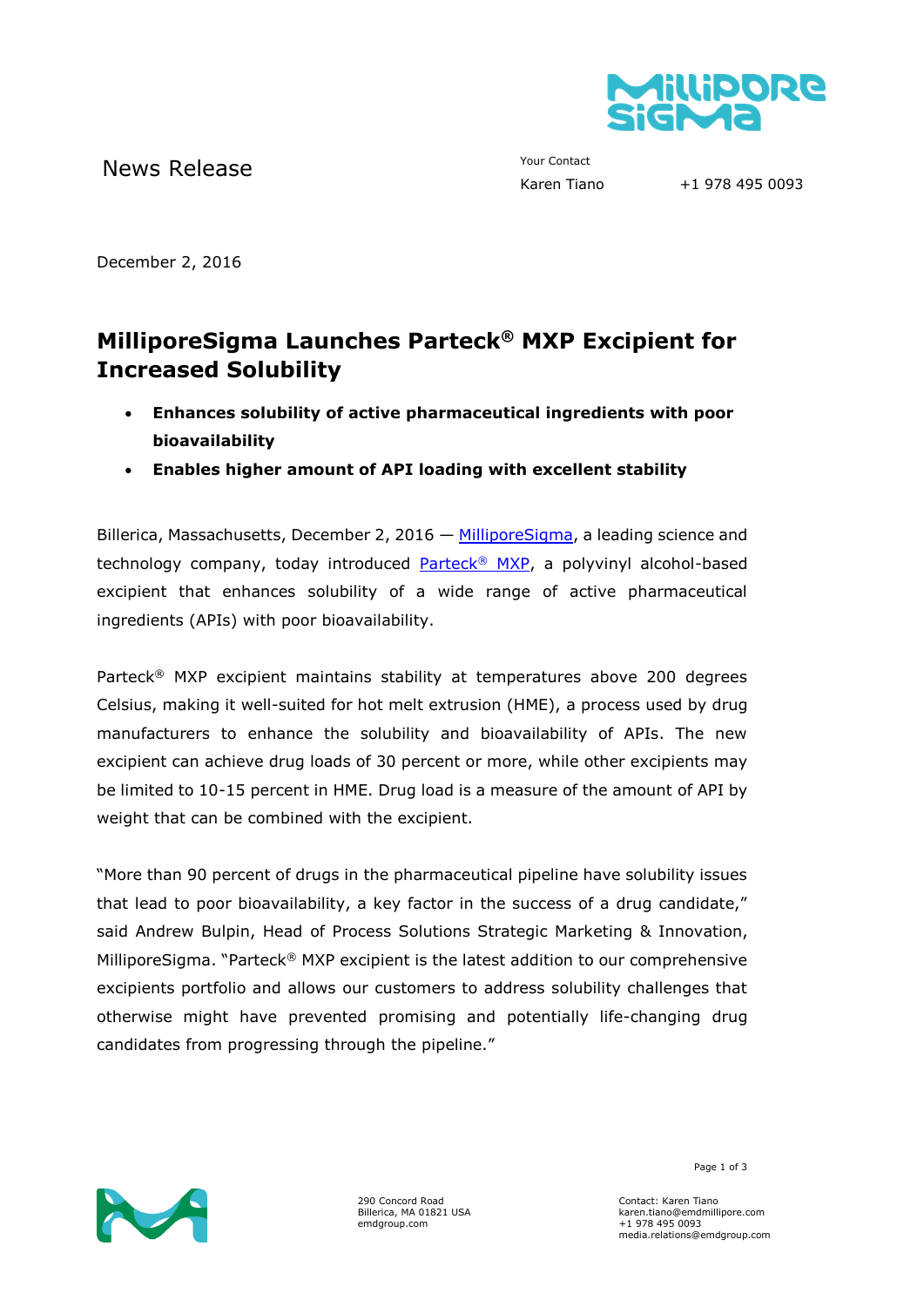

## **News Release**

The new excipient has been successfully tested on eight commonly used and poorly soluble APIs, including ibuprofen, indomethacin and itraconazole, and can be used in formulations for both immediate and sustained release.

In contrast with more complex excipients, Parteck® MXP excipient uses simple chemistry, potentially streamlining regulatory processes. The polymer used in Parteck<sup>®</sup> MXP is generally recognized as safe (GRAS)<sup>i</sup> by the U.S. Food and Drug Administration and complies with U.S. Pharmacopeia, European Pharmacopeia and Japanese Pharmacopeia for excipient monographs.

Parteck® MXP excipient is an expansion of MilliporeSigma's portfolio of products that enhance bioavailability by improving poor aqueous solubility and controlled release. After rigorous testing, Parteck<sup>®</sup> MXP excipient will also be incorporated into the company's Emprove® program. Using this program, customers have instant, online access to regulatory and technical information about the excipient, more than 400 other chemicals, filters and single-use components to facilitate risk assessment and qualification processes.

<sup>i</sup> <http://www.fda.gov/Food/IngredientsPackagingLabeling/GRAS/NoticeInventory/ucm153970.htm>

All Merck KGaA, Darmstadt, Germany news releases are distributed by email at the same time they become available on the EMD Group website. In case you are a resident of the U.S. or Canada please go to www.emdgroup.com/subscribe to register again for your online subscription of this service as our newly introduced geo-targeting requires new links in the email. You may later change your selection or discontinue this service.

## **About the Life Science Business of Merck KGaA, Darmstadt, Germany**

The life science business of Merck KGaA, Darmstadt, Germany, which operates as MilliporeSigma in the U.S. and Canada, has 19,000 employees and 65 manufacturing sites worldwide, with a portfolio of more than 300,000 products enabling scientific discovery. Udit Batra is the global chief executive officer of MilliporeSigma.

Merck KGaA, Darmstadt, Germany completed its \$17 billion acquisition of Sigma-Aldrich in November 2015, creating a leader in the \$125 billion global life science industry.

Merck KGaA of Darmstadt, Germany is a leading company for innovative and top-quality high-tech products in healthcare, life science and performance materials. The company has six businesses – Biopharmaceuticals, Consumer Health, Allergopharma, Biosimilars, Life Science and Performance Materials – and generated sales of €12.85 billion in 2015. Around 50,000 employees work in 66 countries to improve the quality of life for patients, to foster the success of customers and to help meet global challenges.

Merck KGaA, Darmstadt, Germany is the world's oldest pharmaceutical and chemical company – since 1668, the company has stood for innovation, business success and responsible entrepreneurship. Holding an approximately 70 percent interest, the founding family remains the majority owner of the company